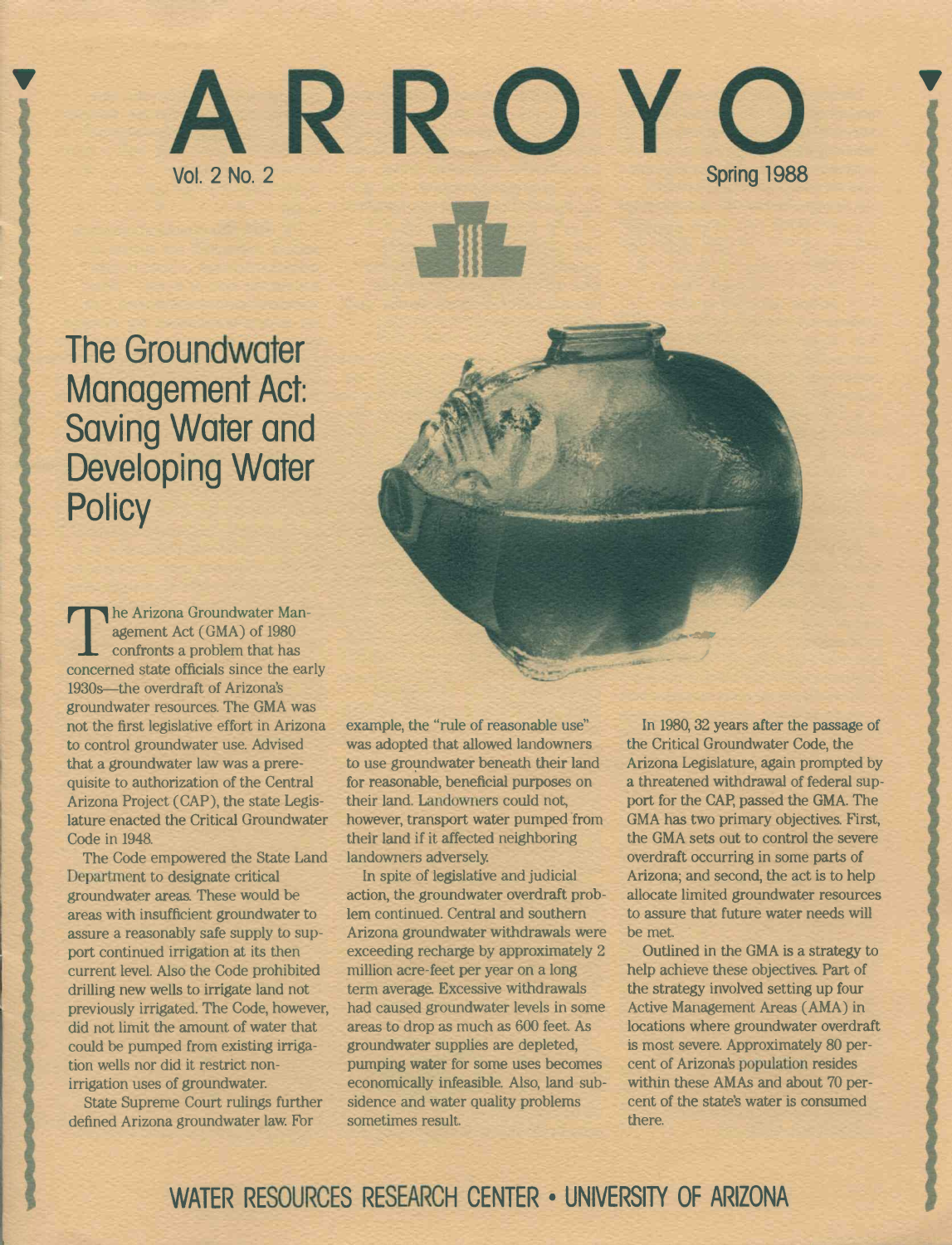The act also calls for five management periods to cover the years 1980 to 2025, with water conservation goals becoming more stringent in each subsequent period. The GMA strategy also includes provisions related to water supply augmentation, the identification of additional renewable water supplies, and the retirement of agricultural land.

The GMA strategy is to assure that the Phoenix, Prescott and Tucson AMAs achieve safe-yield of their groundwater resources by the year 2025. Simply stated, safe yield is achieved when long-term groundwater withdrawals do not exceed recharge of the aquifer.

A predominantly agricultural area, the Pinal AMA has a slightly different agenda It is concerned with developing non-irrigation water uses; continuing the agricultural economy for as long as is feasible; and conserving water supplies for future non-irrigation uses.

The GMA also includes an "assured water supply" provision to help control development in the AMAs. This means that anyone offering to sell or lease certain lands within an AMA must be able to demonstrate that sufficient water of adequate quality will be continuously available to meet the needs of the proposed development for at least 100 years. Further, the projected use of this water is to be consistent with the management plan and achievement of the management goal for the AMA. This means that groundwater mining cannot be used to demonstrate an assured water supply.

#### Second Management Plan

The Second Management Plan (SMP), which is to cover the years from 1990 to 2000, is to be adopted by the end of 1988. The plan includes three primary components: 1) mandatory water conservation requirements for agricultural, municipal and industrial water users; 2) a groundwater quality and assessment program; and 3) a water supply augmentation and reuse program. Recently promulgated, the SMP is now open for public comment.

As the SMP is being reviewed, it is useful to place the GMA in the context of other water-related issues affecting the state and the evolution of its water policy. Such an analysis must begin by recognizing the GMA and its management plans as important aspects of Arizona's water policy. Formation of water policy, however, is a dynamic process. Water policy takes shape as laws are enacted; as court cases are decided; and as situations develop that affect the supply, use and quality of water.

As the SMP is being reviewed, it is useful to place the GMA in the context of other waterrelated issues affecting the state and the evolution of its water policy.

In other words, the GMA is one facet among many that together interact to form Arizona?s water policy. Other issues include artificial recharge, water transfers, artificial lakes, use of treated effluent, water quality, conjunctive management of surface and groundwater, and the organization of non-AMA areas. Following is a discussion of each of these issues as they relate to the GMA and its SMP.

#### Artificial Recharge

Through artificial recharge water can be stored in the subsurface or aquifers, and this has implications for the implementation of the GMA and its management plans. Artificial recharge, which enables water to be added to groundwater reserves deliberately through such means as spreading ponds or injection wells, is becoming an important groundwater management tool in Arizona.

Interest in artificial recharge heightened in the early 1980s as plans were made for the arrival of CAP water. Many municipalities realized that they would not need their full CAP allocations for direct use during the early

years of the project. Estimates indicated that almost 600,000 acre-feet per year of such surplus water might be available during the early years of CAP Recharging excess CAP water into the aquifer seemed a reasonable course of action.

The GMA also stimulated interest in artificial recharge. It was seen as a water management method to help achieve safe yield in an AMA. Water recharged into an aquifer would raise the water level and result in a favorable assured water supply. Also, the GMA directed the Arizona Department of Water Resources (ADWR) to study artificial recharge as a method to augment the state's water supplies.

Several studies were undertaken to determine the feasibility of artificial recharge at various locations throughout the state, including a study at Butler Valley along the CAP route. Recharge technology was established and demonstrated to be a costeffective method of water storage.

Many water providers, however, were reluctant to take on recharge projects because of legal ambiguities. Arizona law left undefined many issues relating to recharge. For example, if a water provider recharged water into an aquifer, the raised water level could benefit all who draw on the aquifer, and the original provider would have no way to legally claim the amount of water recharged. Legislation was needed to answer such questions as: Who has the legal right to recharged water? How will the recovery of stored water be regulated and monitored?

The Artificial Recharge and Underground Storage and Recovery Act of 1986 was passed to help clarify the situation. (A.R.S. 45-651 et seq. and A.R.S 45-661 et seq.) The law established an accounting process that quantifies the amount of water stored and recovered. It also determined that recovered water has the same legal identity as its original source. For example, if treated effluent is recharged, it can be recovered and still be designated as effluent. This is significant since effluent use is not computed as part of a water provider's per capita potable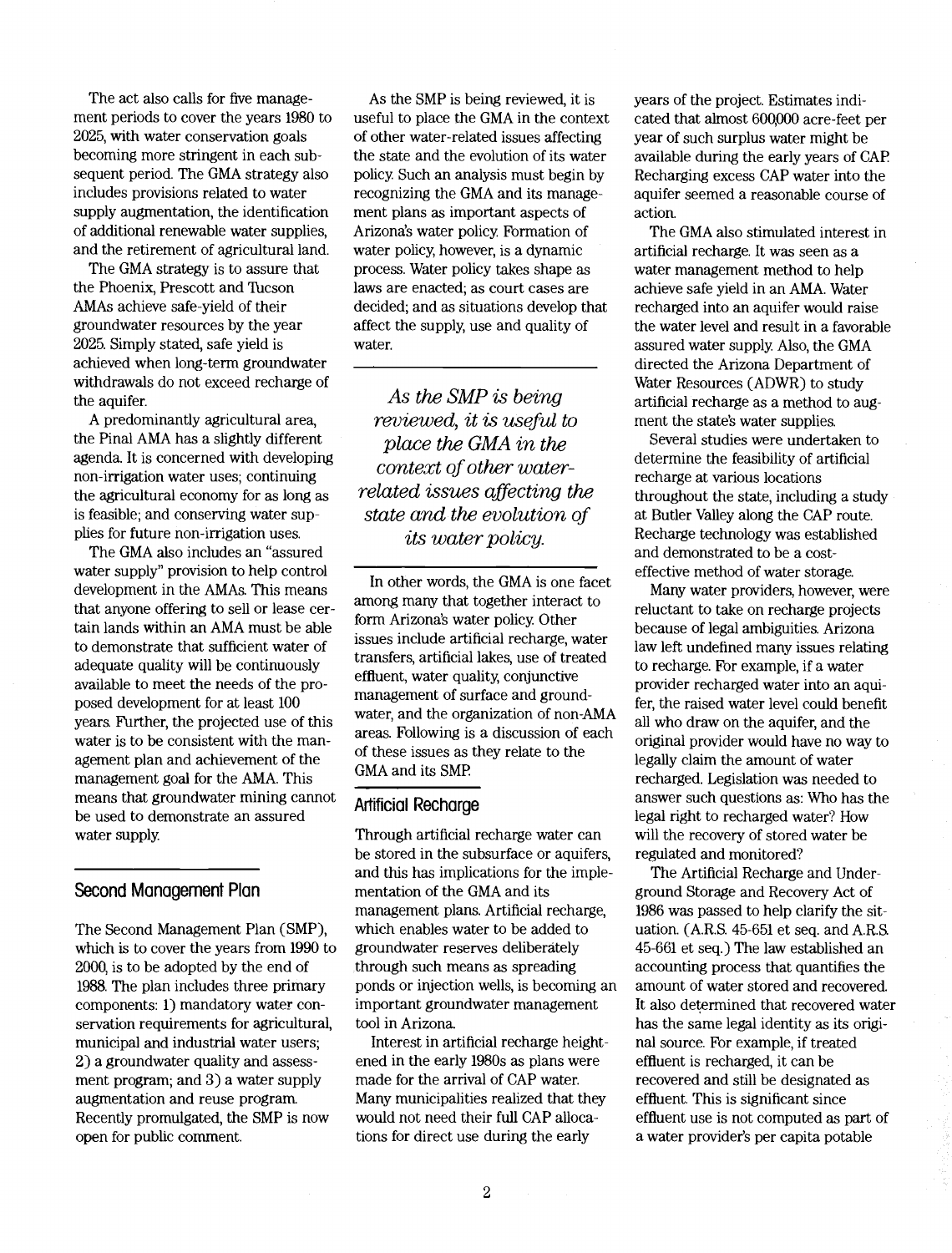water use. The law also protected stored water from recovery by others. Finally the law established specific review criteria to be used to decide whether to approve a recharge project.

With the issue more clearly defined, artificial recharge has a greater potential to contribute to the groundwater management goals of the AMAs. When recharging water, a water provider can now establish a water storage account that documents the quantity of water recharged. The water can later be recovered by the provider.

Water storage accounts will be used to build assured water supplies. A CAP allocation provides an assured water supply until the year 2001. As this date approaches, additional water resources will be needéd to demonstrate an assured water supply. A balance in a water storage account built up through a storage and recovery project can demonstrate the additional water resources needed to support further development.

This right to establish water storage accounts through recharged water has led to a request from the City of Tucson for in-lieu-of-recharge credits. This refers to credit that would be earned for water that was saved by not taking it from the aquifer. By retiring farmlands and terminating groundwater pumpage, Tucson feels in-lieu-ofrecharge credits are justified. Legislation will be needed before such credits can be granted.

Finally, groundwater recharge encourages creative water transfer and exchange arrangements and supports conjunctive management of water resources. For example, to help meet its safe-yield goal and also as part of a drought management plan, Phoenix is considering recharging excess CAP water in the Phoenix AMA during wet years, and transporting groundwater from its McMullen Valley water farm into the Phoenix AMA for recharge during dry years. Under such an arrangement, a dependable water supply would be available at all times for recharge. Other municipalities are contemplating variations of this idea as water storage, recovery, transfers and

exchanges are worked out to achieve specific goals.

The SMP incorporates the view that artificial recharge is an attractive water storage option because it can be integrated with water management objectives in such areas as flood control, contaminant management and maintenance of water levels. Before water can be recharged within AMAs, however, recharge legislation states that the ADWR director must determine that "... the project is not inconsistent with the active management area?s augmentation program."

Other issues will need to be addressed as recharge, storage and recovery projects are implemented. For example, if an agency recharges water with the intention of recovering the same water, what water quality assurances should be established? Presently rechargers who can demonstrate that they will be recovering the same water face few water quality restrictions. Also, the development of many recharge, storage and recovery projects will be contingent upon being able to use the CAP canal to transport water to a recharge site. The use of the CAP canal for this purpose, however, is an unresolved issue.

#### Water Transfers

In brief, water transfer means a change in ownership of the right to use water. A controversial issue throughout the Southwest, water transfers usually involve the purchase of agricultural land by urban areas to support municipal and industrial development. Laws regarding water transfers vary among states in the West. Generally, however, most western state water rights may, with state agency and court approval, be sold and transferred to other areas in the same state.

The GMA helped boost interest in water transfer as a water management method in Arizona With groundwater pumping restricted within the AMAs, water suppliers seek to purchase water rights outside the AMAs, often in rural agricultural areas.

Other developments also contribute to the growing interest in water transfers. The state's metropolitan areas continue to expand rapidly resulting in increased water demand. Also the construction of the CAP aqueduct system has progressed. Crossing the middle of the state and passing through major metropolitan areas, the CAP aqueduct is seen as a potential delivery system to transfer water to various areas of the state. Finally a declining agricultural economy prompts farmers to be willing and even eager to sell their lands.

These developments have sparked a controversy. As urban water suppliers negotiate for rural water resources, rural and agricultural interests feel threatened and attempt to protect their water rights.

The GMAs intent toward water transfers is debated. Some say the law did not address the issue of interbasin water transfers directly. According to this view the GMA merely meant to allow the continuation of transfers already arranged by Tucson in Avra Valley and Prescott in Chino Valley. These tranfers involved moving water from one subbasin to another for a relatively short distance, 10 to 20 miles. Transfers were within the same county so tax impacts were internalized, and both Tucson and Prescott offered to provide water to the areas of origin on the same terms as their regular customers.

Others say that the GMA implicitly recognized that groundwater transfers would be essential for meeting changing water needs and for fulfilling the terms of future groundwater management plans effectively. The requirements of safe yield and an assured water supply established by the GMA are seen by some as requiring cities to import water from outside the AMAs. Also, the agricultural land retirement provisions in the GMA reinforce this conclusion since most agricultural land is outside AMAs.

The SMP includes recognition that water transfers are an important water management tool to help reduce groundwater overdraft in the AMAs. The plan commits ADWR to conduct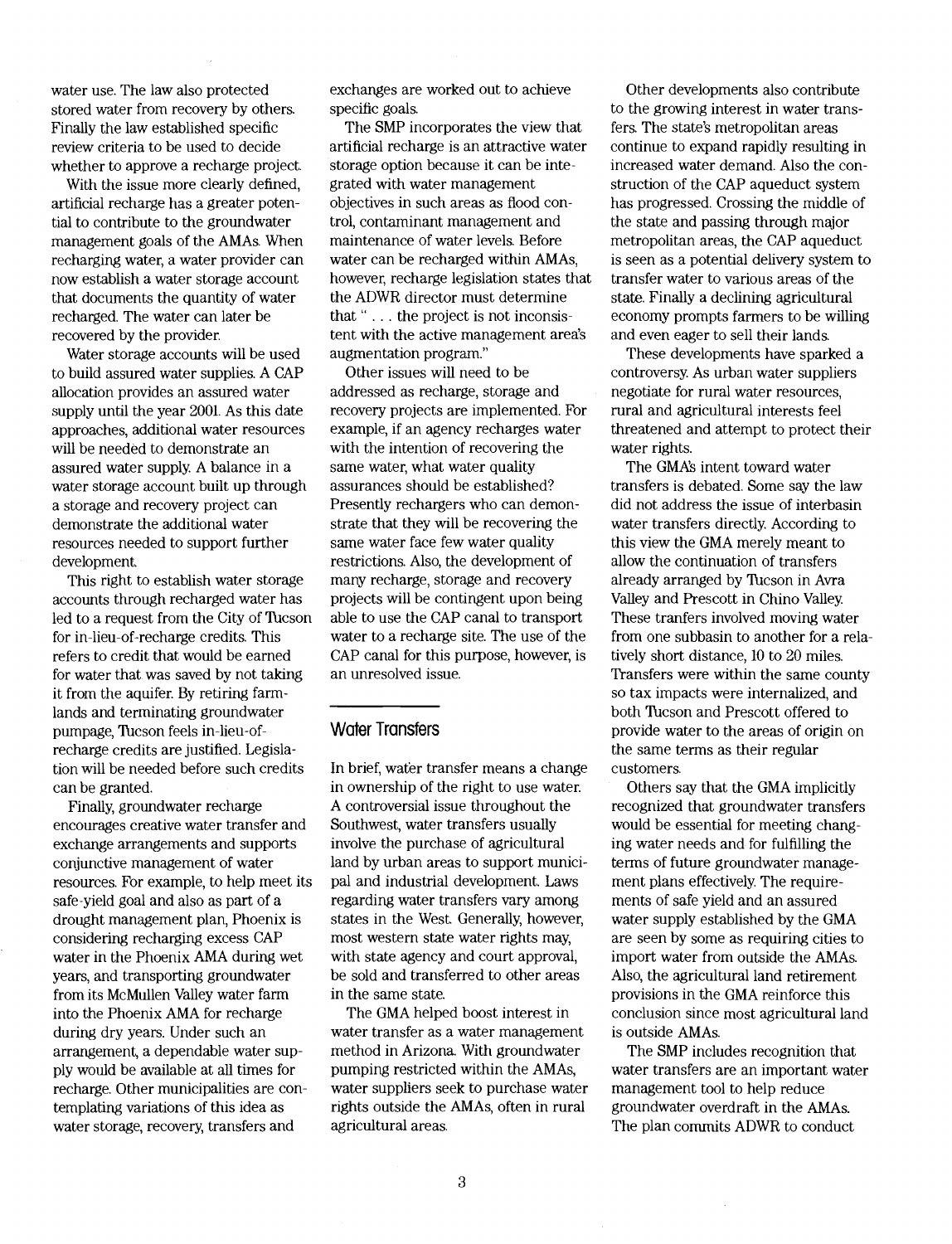further research on issues relating to water transfers. Also, statutory and regulatory mechanisms are to be reviewed to mitigate adverse consequences to third party interests from transfers to AMAs.

Included in the SMP, however, is an acknowledgement that the Arizona Legislature may pass laws regulating water transfers to protect rural interests from potential negative impacts Although it is unlikely that a substantive water transfer bill will be passed this legislative session, the issue is certain to come up again next year, with greater likelihood of definite legislative action. Such action will determine whether limitations and restrictions on interbasin transfers will be imposed.

#### Artificial Lakes

Passed in 1987, the Lakes Bill (A.R.S 45-131 et seq.) is a water conservation measure that affects surface water and groundwater use. The aim of the bill is to curb future development of artificial lakes dependent on potable water and to help the AMAs meet the goal of safe yield by 2025.

According to the First Management Plan, artificial lakes built after Jan. 1, 1987 could not be filled with groundwater supplied by municipal providers. Methods were still available, however, for developers to fill artificial lakes, even using groundwater. Type 1 water rights, which are derived from retired irrigated farmland, could be purchased and the water used in artificial lakes. Also, type 2 water rights, which are granted for industrial uses, could be purchased and used to fill decorative lakes. Finally, Salt River Project water, which was surface water, could be used in artificial lakes.

The Lakes Bill was passed to close the loopholes that allowed the continued filling of man-made lakes with potable groundwater and surface water. The bill further restricted the use of groundwater to fill artificial lakes by stating that groundwater could be used only if treated effluent is to be phased in within five years Surcharges are imposed on the use of groundwater for

this purpose, with the surcharge amount doubling each year.

Whether surface water could be used in artificial lakes was debated by the Legislature. A case was made that surface water was a renewable resource, non-AMA specific, and, as an established right, did not need to be subject to further legislative control.

Others argued that surface water is a primary source of drinking water. If great quantities of potable surface water are used to fill artificial lakes, additional groundwater will be needed for drinking. In other words, the use of surface water in artificial lakes would adversely affect the safe-yield goal of the management plans.

When it enacted the Lakes Bill, the Legislature decided that the use of surface water in decorative lakes is not a beneficial use pursuant to the doctrine of prior appropriation, under which surface water is allocated in Arizona

#### Use of Treated Effluent

Seen as an underutilized resource at present, treated effluent is recognized by the SMP as the only increasing water resource within AMAs. As a result, the SMP stresses the utilization of treated effluent, with increased direct use in agricultural and turf applications. The SMP also calls for an increase in the controlled recharge of treated effluent which cannot be used directly. ADWR expects that treated effluent will provide about 10 percent of AMA water supplies by 2025. However, several legal questions will have to be resolved first.

The Arizona Supreme Court is presently considering the Arizona Public Service vs. John F Long case. Long, a developer, proposed to build a town in the Phoenix area that would demonstrate efficient water use and be a national model for water conservation. The plans called for an on-site treatment plant that would process effluent for reuse. The City of Phoenix, however, said Long could not recycle effluent since the city owned all the effluent that was produced within its jurisdiction. In fact, Phoenix had already agreed to sell all its effluent to the Palo Verde nuclear power plant. Long sued.

The basic issue in the case involves whether effluent is to be regulated as surface or groundwater, or neither. A lower court declared that effluent is neither surface water nor groundwater and, therefore, is not subject to state regulation. If this decision is upheld by the state Supreme Court, cities could have an unregulated monopoly over how they use their effluent. ADWR would have no control over effluent use and could not require the use of treated effluent to replace nonrenewable water sources in its management plans.

Legislation is needed to clarify ADWR jurisdiction over effluent use. Without such clarification ADWR is in an awkward position. If categories of water can be created that fall outside the purview of ADWR, the agency's centralized authority over water will be reduced. As a result, the agency will be left with a diminished ability to accomplish its goals.

Despite legal uncertainties, the SMP maps out future directions for treated effluent use. ADWR is to encourage its direct use by agricultural, municipal and industrial users. Also, Al)WR is to work to overcome institutional barriers to recharge of treated effluent and provide funds to support recharge projects. The department is also to provide technical assistance to help implement direct use and treated effluent recharge projects. Finally, ADWR is to facilitate the permitting of effluent projects that are consistent with AMA water management goals.

#### Water Quality

Although mainly concerned with assuring adequate groundwater supplies, the GMA is also involved with the quality of regulated water. The GMA views groundwater quality and quantity as interrelated and requiring coordinated attention to manage the state's water resources effectively. If water quality is managed and protected, greater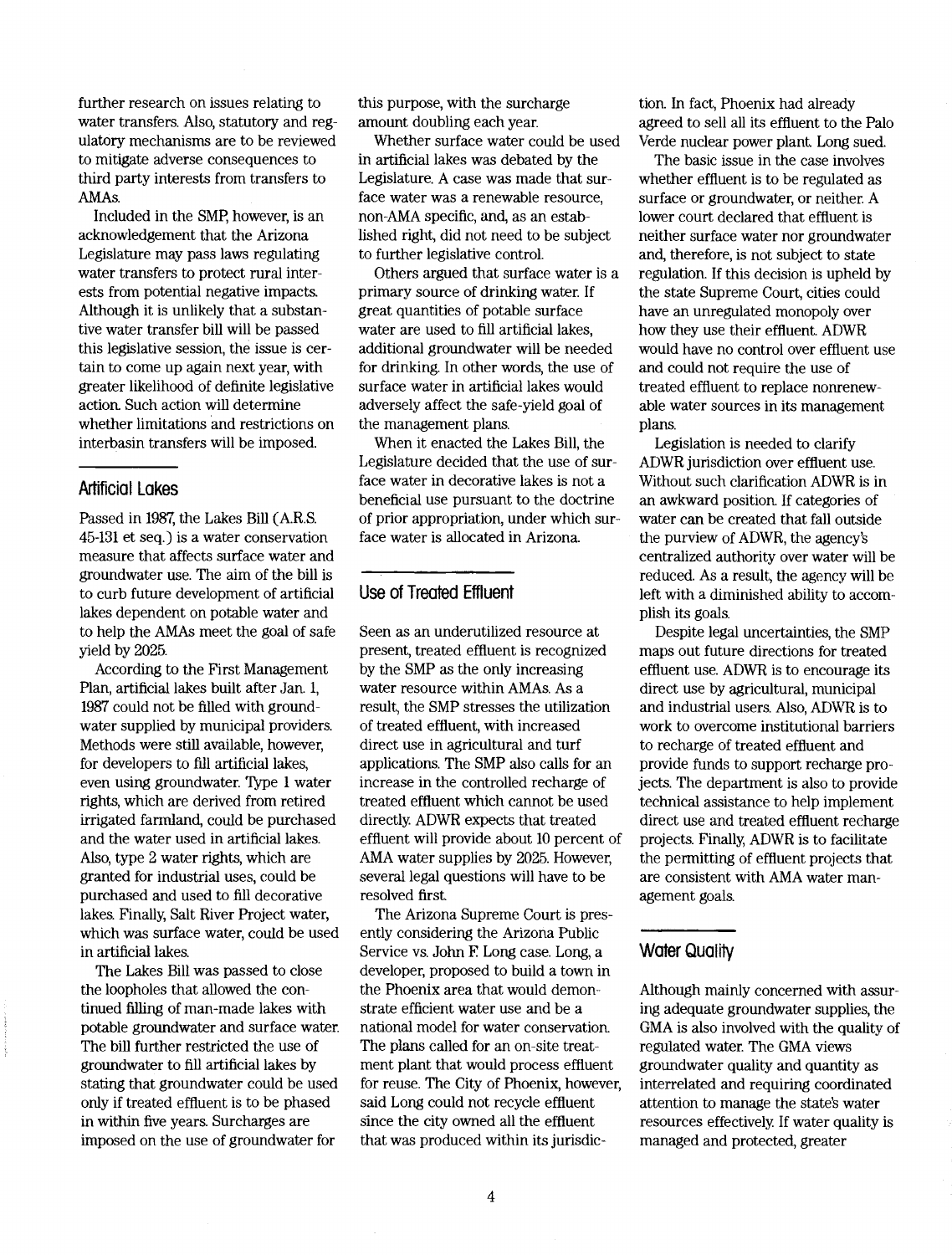supplies of usable water will be available. The coordination of water quality and water quantity management is called integrated management.

Many water managers call for an integrated water management policy since water supply and water quality are inseparable and intimately related hydrologic phenomena. They feel that a single water management strategy is more logical and productive than having separate policies for water supply and water quality. The SMP includes a rationale justifying the need for integrated management programs that address water quality issues.

As Arizona's water policy developed, however, institutional and legal developments tended to segregate water quantity and water quality management. This situation is demonstrated by the passage of two major laws, one addressing water supply and the other water quality.

The Groundwater Management Act (A.R.S. 45-401 et seq.) was passed in 1980 to protect diminishing water supplies, and it established the ADWR. Passed in 1986, the Arizona Environmental Quality Act (A.R.S. 49-201 et seq.) established a comprehensive groundwater protection program and created the Arizona Department of Environmental Quality. As a result, water supply and water quality management strategies rely on different laws and are implemented by separate state agencies.

A groundwater quality management program, however; is part of the SMP By managing the state's groundwater quality, the program helps assure a maximum supply of water available for beneficial use. The program is designed to identify, protect, and correct groundwater quality problems.

Institutional cooperation between ADWR and ADEQ will be necessary as the SMP's groundwater quality management program is implemented. The two state agencies have cooperated on the issuance of recharge permits and the enforcement of remedial action. Also ADWR and ADEQ have worked together to conduct a groundwater quality assessment that was specified

by the GMA as part of its second management plans. The assessment is to assure the integration of water quality considerations into the GMAs water management plans.

Since ADWR and ADEQ have overlapping authorities, the two agencies have signed a memorandum of understanding to promote continued cooperation in water quality matters. The memorandum is to assure a regular exchange of information and a consistent policy toward water quality and quantity issues. Also a joint committee made up of members from both agencies was established to help avoid duplications or conflicts. No instititional realignment of rights and duties are expected, however.

#### Conjunctive Management of Surface and Groundwater

The previous section discussed how the management of water supply and water quality is legally and institutionally separate in Arizona. Arizona water law makes another important distinction between groundwater and surface water; treating each as separate, distinct and different. The GMA, which sets out to manage and regulate groundwater, is not concerned with surface water directly.

Arizona law allocates surface water according to the doctrine of prior appropriation. This means that the first to claim rights to surface water and put it to a "beneficial use" has a priority and superior claim over others who make a later claim. Or, as it is succinctly stated in an aphorism: First in time, first in right. Water flowing in "subterranean channels" is also consid-



Shoshone water sign: a circle of stones with arrow pointing to water

ered to be surface water and is subject to appropriation.

Under the GMA subsurface water which does not flow in channels is termed groundwater and is allocated much differently and in more detail than surface supplies. AMA agricultural water rights are determined by historic use (with new agricultural uses proscribed), and a permit process allows new withdrawals for municipal and industrial water purposes. In all cases, however, water conservation requirements are mandated to encourage more efficient water use and eventual attainment of safe yield. Groundwater users outside of AMA areas confront different regulations.

Often discussed is whether the state should adopt conjunctive management principles, which would involve coordinating groundwater and surface water management. Some feel conjunctive management is inappropriate because the legal status of surface water use is quite clear, and most of Arizona's surface water; which is limited in supply compared to groundwater; has been appropriated. \Vhether groundwater and surface water are hydrologically connected is also questioned in this view. According to this argument, surface water, therefore, is in a different. category than groundwater. Groundwater is much more difficult to regulate and, as a result, needs separate legislation such as the GMA.

Others find serious problems with the establishment of separate mechanisms to allocate and manage groundwater and surface water. They argue that the two types of water are hydrologically connected, and so they should be combined institutionally. For example, increased groundwater may be pumped to supply growing municipal needs, and this pumpage may reduce flows in nearby streama As a result, historic irrigation uses downstream or riparian habitats may be jeopardized. This is a controversy in Sierra Vista Some say that the city's increased groundwater pumpage has affected surface flows in the San Pedro River with serious consequences to riparian habitats.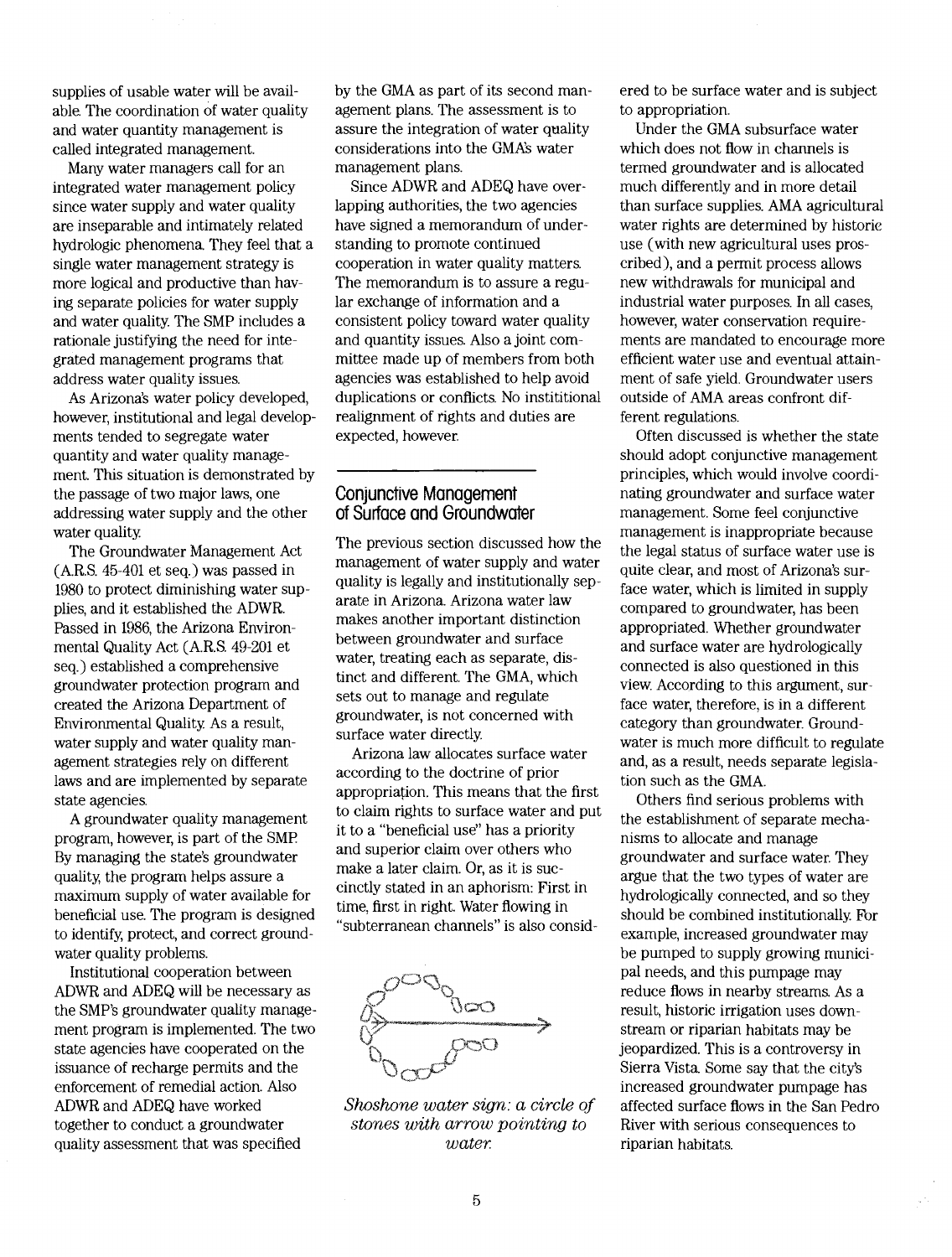The existence of separate Arizona laws for surface and groundwater has also created difficulties in the General Stream Adjudication process. Currently, water rights are being adjudicated to clarify all the surface water claims in the Gila and Little Colorado river systems. Some areas of these stream systems, however, are affected by groundwater pumping. Some people argue that if groundwater pumping has a physical and hydrologic impact on surface streams, groundwater should be included in the adjudication process. Now before the courts, the question is expected eventually to be addressed by the State Supreme Court. The final decision will be based upon and, in turn, will help to interpret the connection between surface and groundwater laws in Arizona

Many observers believe that the lack of a strong management program linking surface and groundwater is due in large part to an inadequate appreciation of the hydrologic system. They say that few attempts have been made to develop a unified flow model for Arizona conditions that would account for the complexity of flow paths through the vadose zone and aquifer systems. Such a model, they believe, would demonstrate the necessity for conjunctive management of water resources.

At present, however, Arizona?s water management plans do not include an explicit strategy to link surface and groundwater through conjunctive management.

#### Organization of Non-AMA Areas

The non-AMA parts of the state are generally rural areas with low population. They are also usually the locations for the water farms that would augment the water supplies of the AMA metropolitan centers. Perceived as both an opportunity and a threat, this situation prompts many non-AMA residents to feel that they should be allowed to develop their own goals and water management plans.

The proposed non-AMA goals and management plans are mainly defen-

sive having been worked out to anticipate the exportation of water from the area. The various options define how non-AMAs can control or prevent the transfer of their water to AMA metropolitan centers.

One option is to give residents of non-AMAs control over the status of their own basins. Boards of supervisors or committees of water users would determine whether or not water transfers would be allowed in each area.

Other options concern regulating the amount of water to be pumped for exportation. For example, pumping water for transfer would be prohibited below a certain depth. The depth would vary depending upon the basin and its hydrologic conditions but could range between 400 and 900 feet. Below that depth the water would be reserved for future use in the area Or, pumping could be limited to a specified percentage of the groundwater in storage.

Further options borrow provisions from the GMA and apply them to non-AMAs to manage and regulate water use. For example, one proposal calls for safe yield to apply to both AMA and to non-AMA area basins. This would severely limit the amount of water that could be pumped for exportation and transfer. Another option would require that non-AMA areas demonstrate an adequate water supply to satisfy their proposed use for the next 100 years. This would assure that non-AMA water needs are defined and covered before water is exported to other areas. A further option would require AMAs to demonstrate maximum conservation and water-use efficiency before being



Prehistoric Indian symbol showing location of water

allowed to import water.

The above options are being explored by rural interest groups. Before any of the proposed options can be adopted and enforced, however, legislative action is required. Some rural interests, however, doubt that legislation favorable to their cause will be passed since the Arizona Legislature is now dominated by urban interests.

#### **Conclusion**

Outlined in the GMA is a long-term plan that is to be worked out over 40 years and through five management plans. This ensures that the act will be a vital factor affecting and, in turn, affected by a wide range of Arizona water issues, both now and in the future.

One way the GMA and water issues interact to form policy is through legislative action. For example, the Arizona Legislature passed laws concerning artificial lakes and recharge and recovery mainly to accommodate GMA water conservation measures. Further, water transfer, an issue brought to prominence by the GMA, is expected to receive legislative attention. Such legislative action will probably also determine the organization of non-AMAs.

The GMA, in turn, may be greatly affected by a pending court decision. The A.P.S. vs. John F. Long case will determine whether ADWR can regulate the use of treated effluent. The decision could impact the implementation of the management plans.

GMAs involvement with water quality has led to institutional cooperation between ADWR and ADEQ and to a greater awareness in the state for the need to coordinate the management of water quantity and quality. Further, the implementation of the GMA has resulted in additional concern about the lack of a conjunctive management policy in Arizona. As water policy develops in Arizona, the integrated management of water quantity and quality and conjunctive management will be topics that will need to be further addressed. $\blacktriangledown$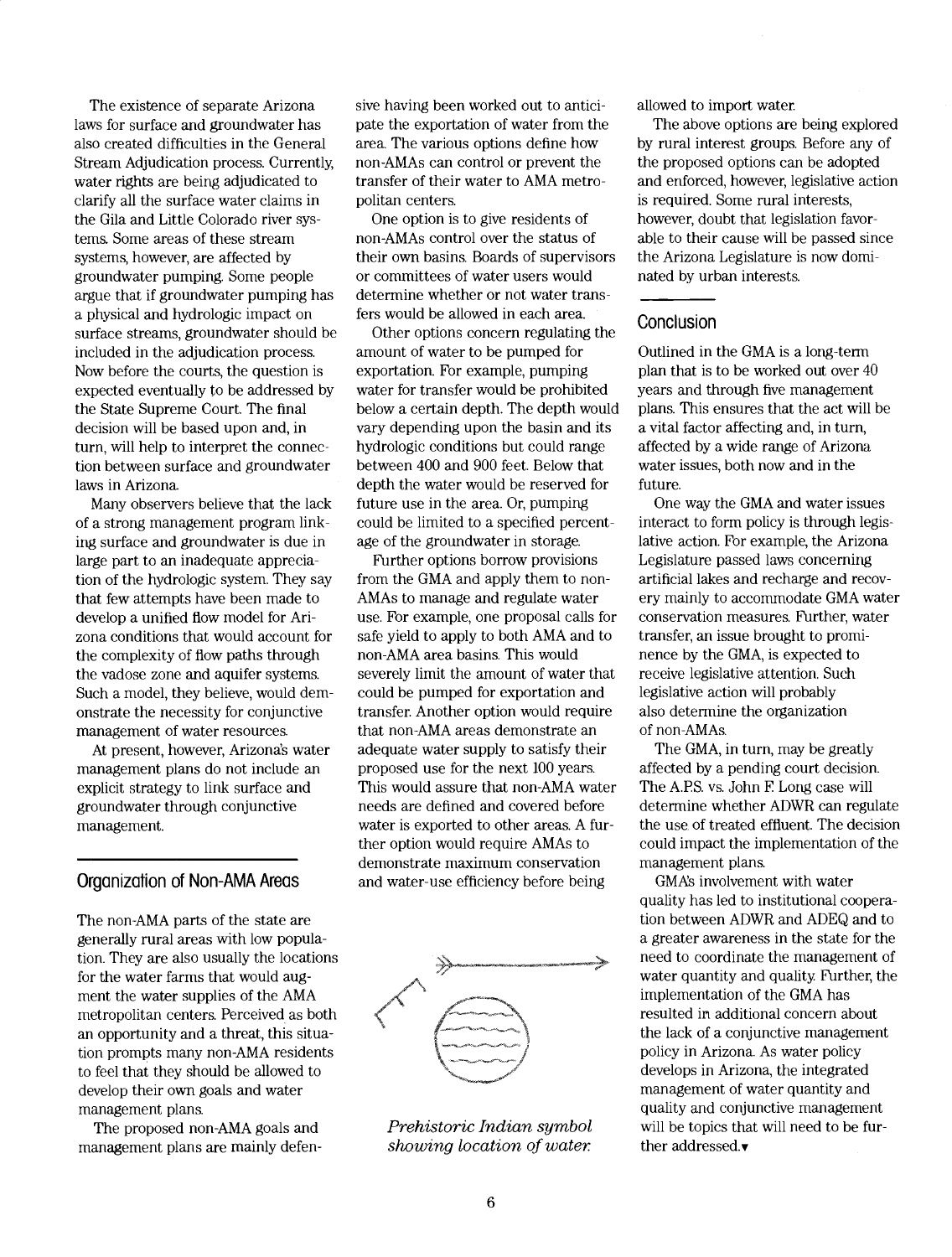# INVITED COMMENT



### The Second Management Plan: An Ambitious Program for the 1990s

#### Herb Dishlip

Deputy Director, Office of Water Management, Arizona Department of Water Resources

 $\bigwedge$  is soon as the ink had dried on the the end<br>publication of the first manage-the year. ment plans, the Department of Water Resources embarked on the preparation of the second management plans. In the First Management Plan the department described the role of those initial plans as a guideline for a period of organization, gathering and dissemination of information and data, and the establishment of basic programs. The department's short-term goals were to implement the basic provisions of the Groundwater Code, achieve a reduction in groundwater withdrawals and lay the foundation for a comprehensive effort in the second management period. The second plan includes both new programs and revisions to existing programa Conservation requirements are taken another step. As the Second Management Plan is promulgated, the department should be in a position to establish a management program based on the necessary steps which must be achieved by the year 2000 in order to reach the ultimate management goals for each AMA.

While the department was satisfied with the first management plans, we realized that the second series of plans

were going to take a great deal of additional effort. The department's primary recognition was that the new plans had to be closely related to Arizona's special circumstances. Arizona water users definitely have their own unique characteristics. A water management program which may have worked well in another part of the country may have little or no application in our state because of the special conditions created by our climate, economy, and population expansion. It was the department's desire to create water management plans which accomplished the primary policies as established in the Groundwater Code, but did it in a manner which recognized that all water users are not the same. Therefore, acknowledgement of those differences is important to a successful plan.

One of the greatest challenges of the Second Management Plan is that the applicable compliance date for most of the conservation measures is not until the end of the management period, i.e. the year 2000. Projecting the changes in water demands and supplies which will occur over the decade places a degree of uncertainty into the achievement of overall goals. For example, one of the early conclusions reached in the municipal conservation program was that a higher degree of conservation can be achieved in new construction because of the opportunities for use of conservation designed plumbing fixtures and more water efficient landscaping and sprinkler systems. Older facilities and homes would require retrofitting programs which usually will have a more limited success rate because of the costs associated with the replacement of fixtures or landscaping. Therefore the overall reduction in per capita water use of any given municipal water utility has a direct relationship to the magnitude of the increased population which will occur over the decade. In estimating this conservation potential the department relied upon official state population projections, but we also recognize that those population projections are based on many variables and assumptions which may or may not prove to be true. As a result of

these kinds of uncertainties, the management plans have included alternative approaches to the primary conservation programs wherever practical to do so.

The decade of the 1990s will also see the introduction of Central Arizona Project water on a large scale in the AMAs. CAP water of and by itself, will result in a major reduction in the reliance upon overdrafted groundwater. Departmental studies also reflect projections that as the population grows throughout the decade, there will be a significant reduction in agricultural water demand as farms are removed from production to be replaced by subdivisions, shopping centers and new industries. Even though agriculture will experience some transition during the management period, studies continue to show that water conservation potential for irrigated agriculture remains very high and is economically feasible.

The second management plans emphasize the implementation of practical water conservation practices by all water users in the AMAs. They also contain forward looking water management provisions relating to water supply augmentation and reuse of treated effluent and a program for water quality protection. These areas are very important aspects in the water management programs for the AMAS and the plans call for increased research, monitoring, and the demonstration of new technology in both quantity and quality programs. The goal for the augmentation program is to allow the state to focus attention on the most feasible new water supply sources for development after the turn of the century. The goal of the water quality program is to use all water management tools available to DWR to supplement and aid the Department of Environmental Quality in the mission to protect the quality of the state's groundwater and surface water resourcea

The second management plans set forth an ambitious agenda for water management in the state's AMAs. We believe that the measures proposed are appropriate and can be accomplished